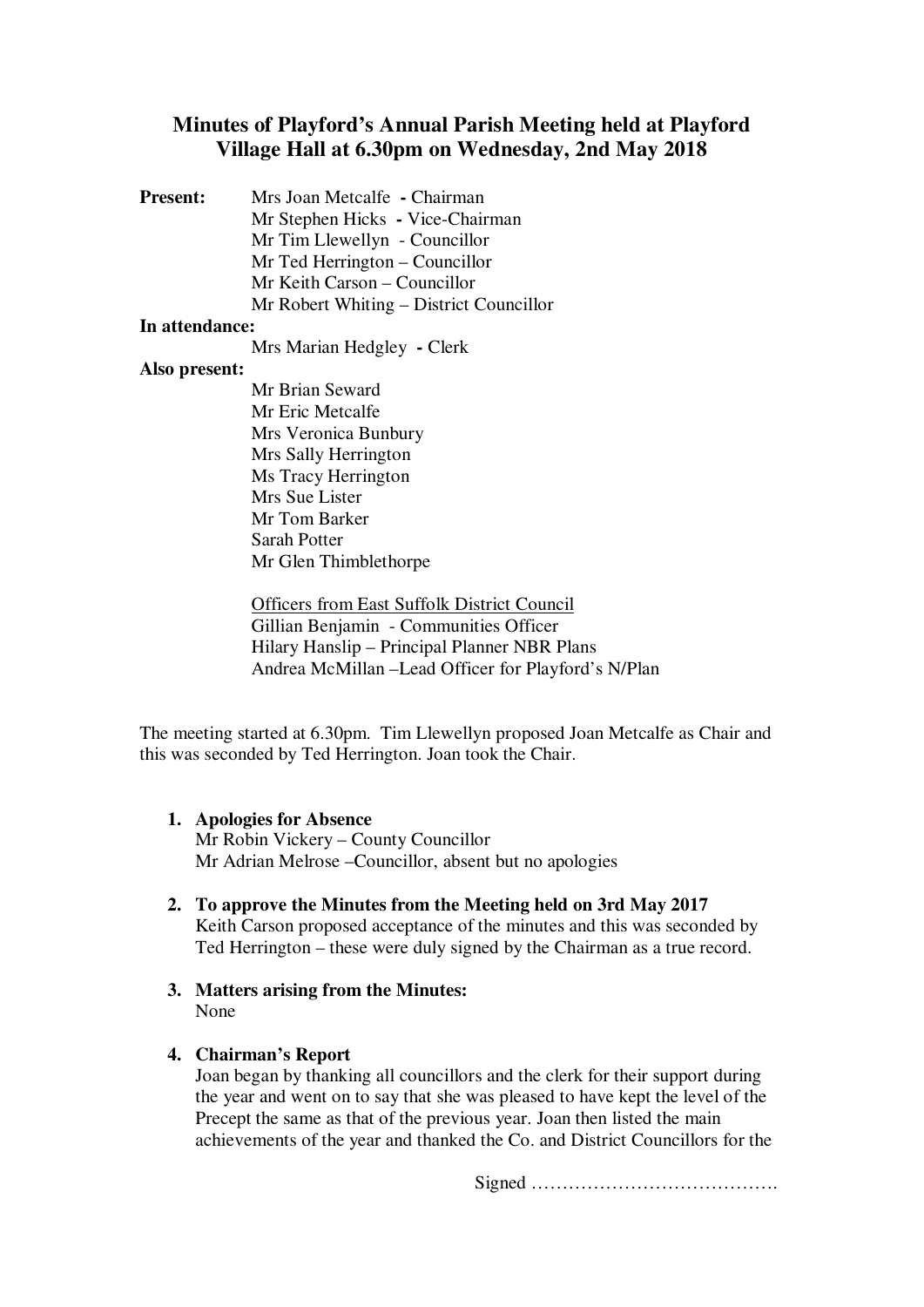generous donations from their budgets. She praised S C Norse Ltd for their excellent grass cutting services and thanked Sam Webber and the Rapid Relief Team for their hard work in renovating the grass verges in the middle of the village. She updated everyone on Data Protection issues, local footpaths, fibre broadband issues and the progress of Playford's Neighbourhood Plan.

For details of the above in full please see report appended to these minutes.

## Questions:

- 1. FP No. 1 along the north side of R. Fynn beside the water meadow. Veronica Bunbury stated that twice the current width of the path was needed as it's very soggy and impassable in places. This path is currently undergoing work and will be attended to soon by the landowners but they are waiting for the land to dry out after the recent heavy rainfall.
- 2. Problems with dog dirt on FP No. 8 (footpath to Lt. Bealings' school). It is very difficult to achieve a solution to this unless dog owners can be apprehended at the time of the offence – however the clerk will enquire whether notices can be placed along the path reminding the public to clear up after their animals.

## **5. Benefits of a Neighbourhood Plan.**

Neighbourhood Plan chairman Keith Carson, gave his report: There have been 38 responses to the circulated questionnaire – this is open for another fortnight. The committee is working closely with SCDC and with Planning Direct and will shortly be applying for grants to assist with costs.

The officers from East Suffolk declined to give a talk as such but invited relevant questions from the floor:

**Qn.** What is a Neighbourhood Plan is trying to achieve?

**Ans.** To bring the community together to plan the future and make the right decisions. There are no plans for housing development in Playford at the moment but this could change and neighbouring parishes may be developed in the future – we need to work with ESDC to ensure this is carried out sensitively.

**Qn.** What is ESDC's sense of ambition re Neighbourhood Plans in general? **Ans.** ESDC has a commitment to support NP's in general. Four plans have been finalised in the District so far and another 20 are currently in preparation.

**Qn**. What grants are available and what ratio of the total cost does the parish need to find?

**Ans.** There are 4 categories of grant available to cater for the technical side of producing NP's. Each parish should be able to achieve a Plan within the basic grant thus negating the need to fund it themselves. There may be reports and documents common to local parishes which can be shared between them.

Signed ………………………………….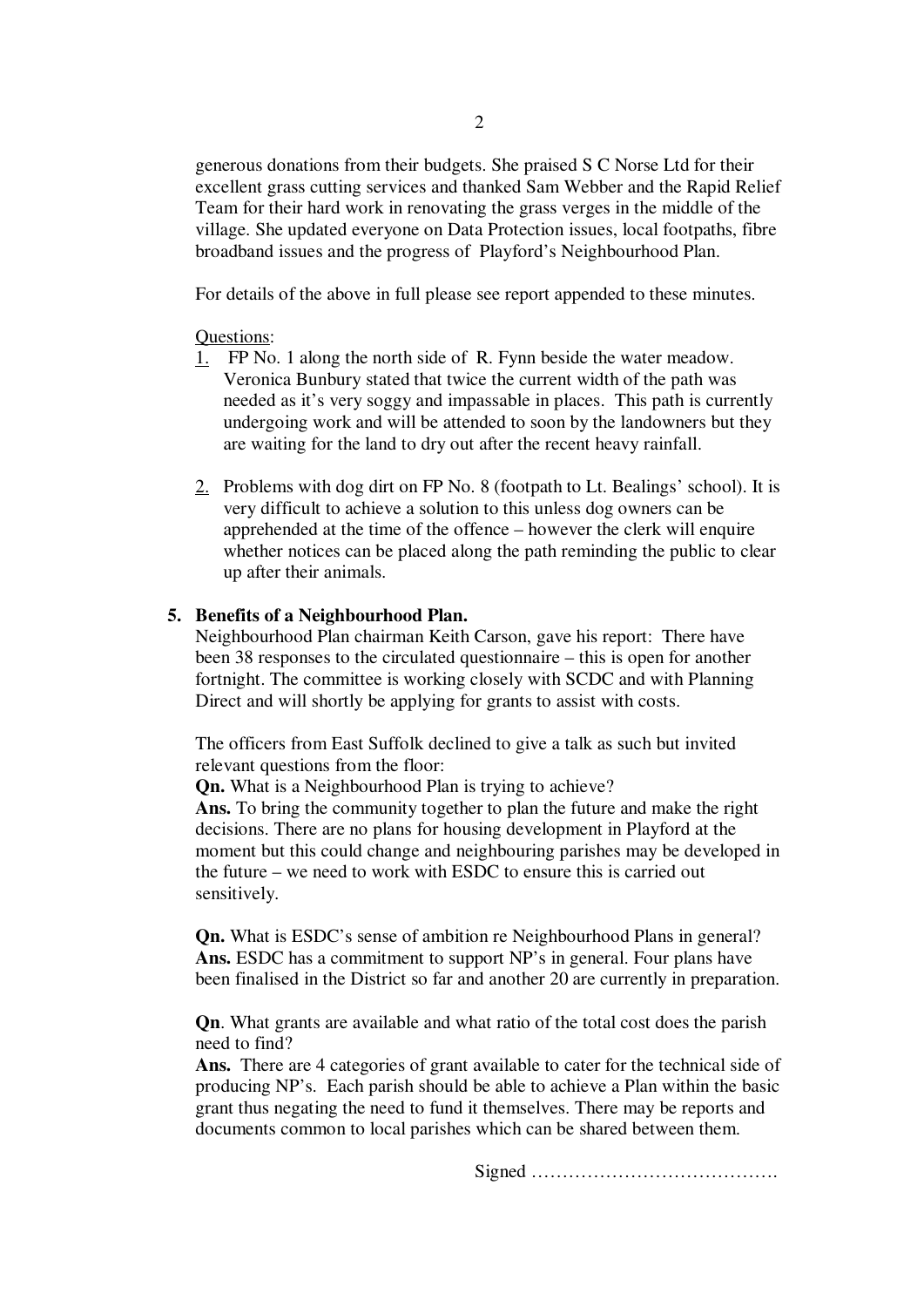It was suggested that more of the parish should be involved by way of drop-in sessions or door-to-door canvassing or even a stall at the forthcoming village fete in June. Andrea McMillan suggested Playford should consider Ipswich's Local Plan and how we feed into it. Gillian Benjamin also said we should look at the Draft Local Plan.

The discussion was brought to a close and continued at the Annual Parish Council Meeting immediately following this meeting.

#### **6. County Councillors' report**

Robert Whiting read out the Co. Councillor's report in Robin Vickery's absence, stating Robin's appointments and main areas of his involvement and concern in the county – please see full report appended to these minutes.

#### **7. District Councillor's report**

District Councillor Robert Whiting stated that it had been a year of big decisions mainly revolving around the merger of Suffolk Coastal with Waveney District Councils which has resulted in a net budget of over half a £billion. The ward boundaries are to be significantly altered to even up the numbers of electors in each ward and this will result in a reduction of the number of elected members from 90 in the combined district to 55. It is proposed that the new Fynn Valley ward will comprise Gt Bealings, Lt Bealings, Playford, Tuddenham, Westerfield, Rushmere Village and Rushmere Tower and will be served by 2 district councillors.

There have been significant housing developments at Melton Hill, at Woods Lane in Melton and at Adastral Park in Martlesham – whilst these are not adjacent parishes to Playford, they will undoubtedly have a marked impact on the traffic movements in the area.

Emptying brown bins will be charged for in future and outsourced to SC Norse Ltd.

Over £3m has been spent on renovating the Deben Pool Leisure Centre which will be opening in the summer then work will commence on Leiston Leisure Centre.

Questions:

- 1. It was asked whether Playford would be ignored if we're put into a bigger ward? ESDC will be a bigger area altogether and we should benefit from it being more diverse.
- 2. If the District Council is responsible for street cleaning, why hasn't the silt been cleaned up on C324? Clerk has been advised to email cabinet member Carol Poulter for an answer to this.

Signed ………………………………….